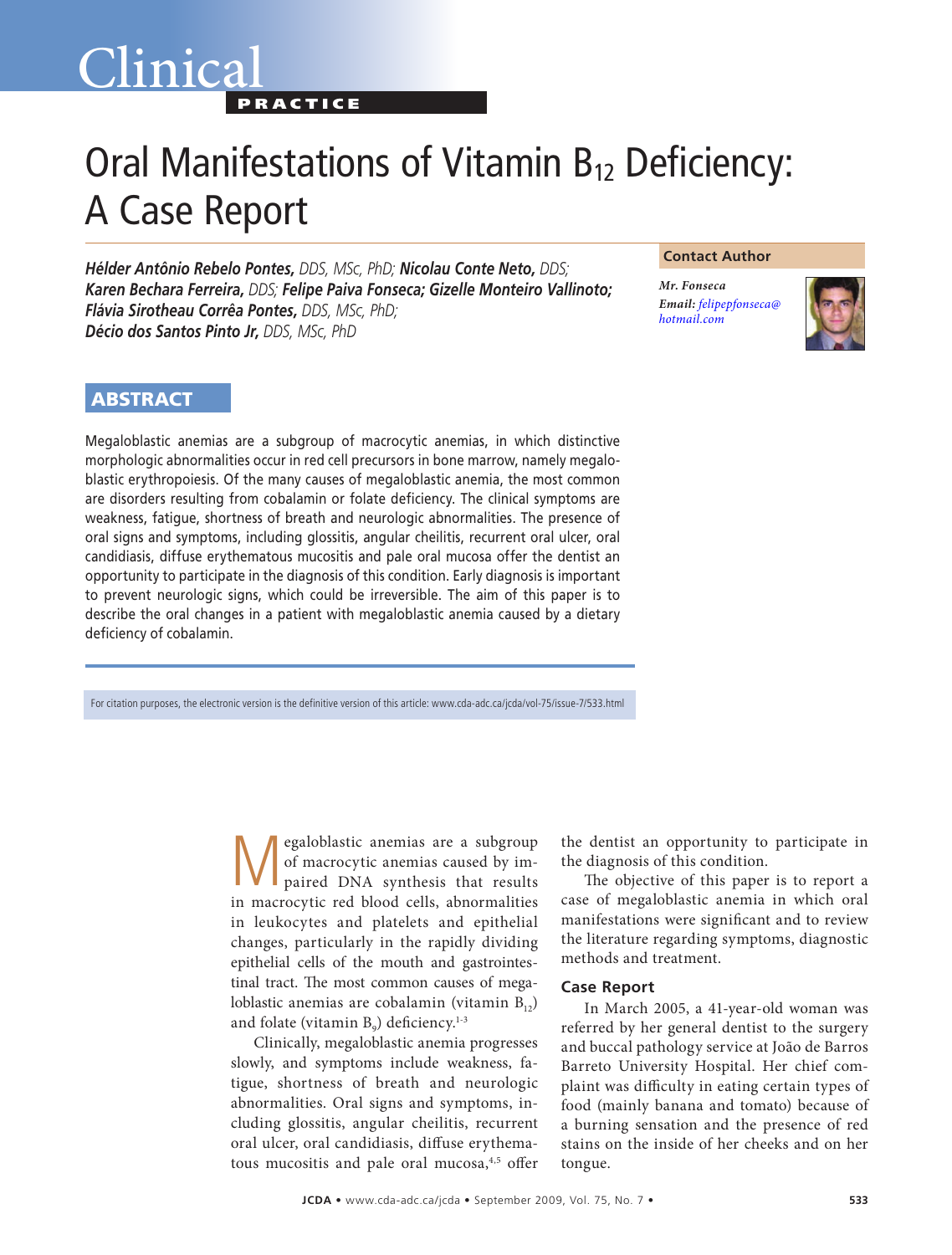She had been a strict vegetarian for 2.5 years and had not consumed milk, cheese, fish, meat or eggs during that time. She was not taking any medication. The current symptoms had been present for more than a year. Her past medical and dental histories were non-contributory and she reported no history of allergy.

During clinical evaluation, paleness and dry lips were detected. The patient also displayed a disturbance of taste (she was unable to sense the flavour of a variety of fruits and vegetables), fatigue after simple daily activities, paresthesia of the anatomic structures innervated by the mandibular division of the trigeminal nerve on her left side, disturbance of memory and slowing mental faculty, characterized by forgetting recent facts, dates, appointments and difficulty in answering simple questions, respectively.

Oral examination revealed pale oral mucosa, glossitis with papillary atrophy and multiple areas of painful erythema on the dorsal surface and lateral borders of the tongue and buccal mucosa (**Figs. 1a** and **1b**). The

mucosa covering the lesions appeared atrophic, but no frank ulceration was evident (**Figs. 1c** and **1d**).

Hematologic tests were done (**Table 1**). Neutrophil nuclei were hypersegmented, with more than 5 lobes. Anti-intrinsic factor antibodies were not detected, therefore it was not necessary to perform the Schilling test.

A diagnosis of megaloblastic anemia was made based on the high levels of mean corpuscule volume and red cell distribution width, neutrophil hypersegmentation and cobalamin deficiency, and the patient was referred to a centre for hemotherapy and hematology. Treatment comprised parenteral doses of cobalamin (1,000 mg/week hydroxocobalamin administered intramuscularly over 30 days) and 1 mg of folic acid daily for 30 days. Blood cell counts were repeated monthly. The patient was asked to modify her diet and to add beef liver daily. She returned weekly to the surgery and buccal pathology service for evaluation of her oral lesions, which began to diminish during the first week of therapy. After 14 days of treatment, the lesions had completely disappeared, as had all other symptoms (**Figs. 2a–2d**).

#### **Discussion**

Vitamin  $B_{12}$  is found only in bacteria, eggs and foods of animal origin. It does not occur in vegetables and



**Figure 1a:** Papillary atrophy and erythema involving the lateral border of the tongue before treatment.



**Figure 1c:** Well-circumscribed erythematous macules seen on the lateral border of the tongue.



**Figure 1b:** Erythema involving the mucosa of the cheek and the anterior portion of the tongue.



**Figure 1d:** Erythema involving the mucosa of the right cheek.

| <b>Test</b>                | <b>Normal range</b><br>(female) | <b>Patient's</b><br>values |
|----------------------------|---------------------------------|----------------------------|
| RBC count (cells/ $\mu$ L) | $3.90 - 5.03$                   | 1.63                       |
| Hemoglobin (g/dL)          | $12.0 - 15.5$                   | 7.2                        |
| MCV (fL)                   | $80 - 100$                      | 144                        |
| Hematocrit (%)             | $36 - 45$                       | 23.4                       |
| RDW(%)                     | $13+1.5$                        | 25                         |
| Serum folate (ng/mL)       | $3 - 16$                        | 7.73                       |
| Serum cobalamin (pmol/L)   | $118 - 716$                     | 71.8                       |

Table 1 Comparison of patient's hematologic test results

with normal values

*MCV = mean corpuscular volume; RBC = red blood cell; RDW = red cell distribution width.*

fruit. The average daily requirement for cobalamin in adults is 1-2  $\mu$ g.<sup>6</sup> Most cobalamin in food is bound to proteins and released when the protein is subjected to acid-peptic digestion in the stomach. The released cobalamin rapidly attaches to a cobalamin-binding protein, R-binder, present in saliva and gastric juice. The R-binder in the R-binder complex is broken down in the alkaline environment of the jejunum by pancreatic trypsin and the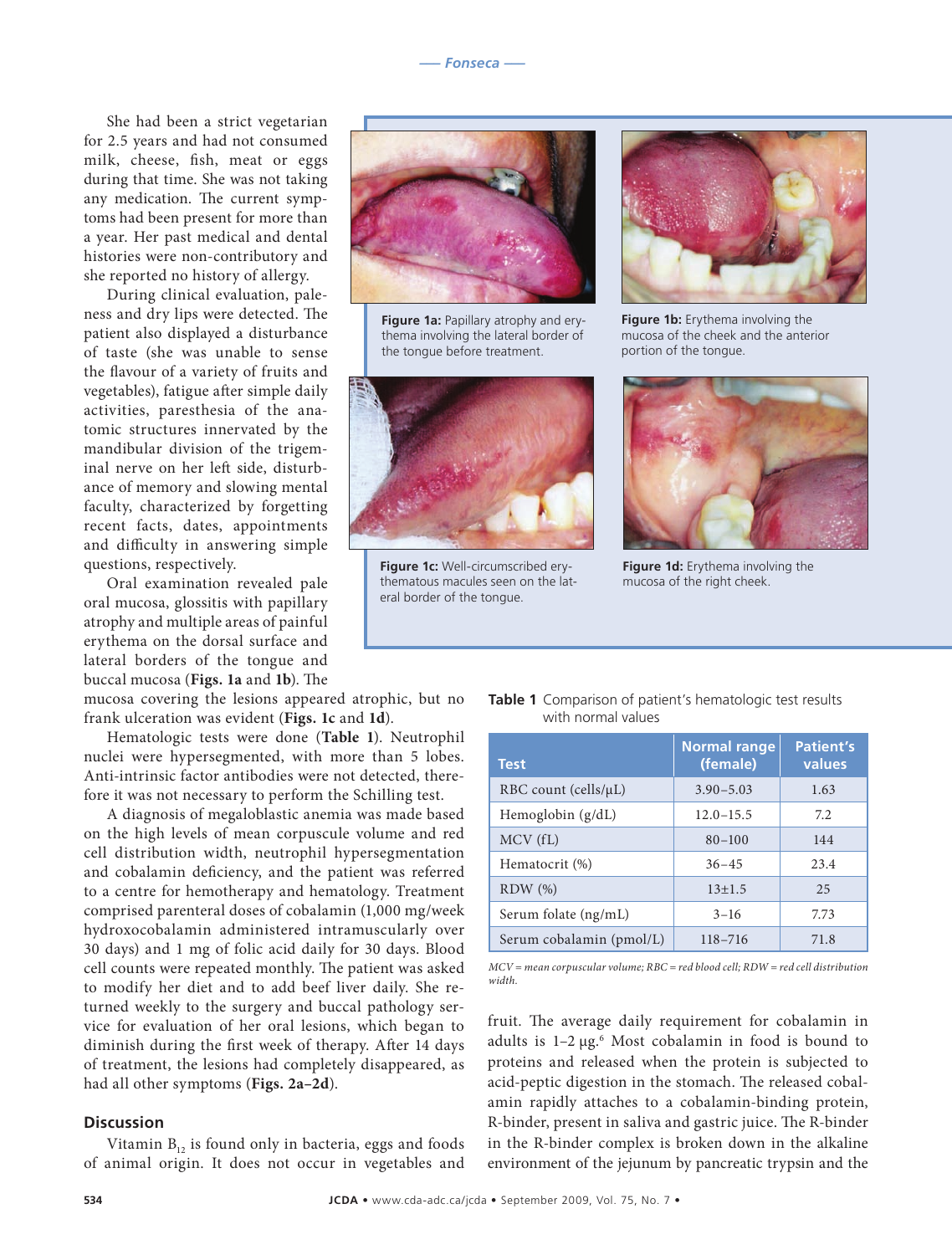

**Figure 2a:** Dramatic resolution of erythema and all pathologic symptoms after 1 week of treatment with parenteral doses of cobalamin and folic acid.



**Figure 2b:** Absence of papillary atrophy and erythema previously seen on the lateral border of the tongue.



**Figure 2c:** Tissue regeneration on the mucosa of the cheek appeared complete after 2 weeks of treatment.



**Figure 2d:** Complete tissue regeneration on the tongue after treatment.

released cobalamin binds to intrinsic factor produced by gastric parietal cells in the duodenum and is transported to the distal ileum, where specific receptors bind the  $B_{12}$ -intrinsic factor complex resulting in  $B_{12}$  absorption. This attachment is calcium dependent, the calcium being provided by the pancreas. In the absence of intrinsic factor, cobalamin is absorbed only very inefficiently by passive diffusion. Most cobalamin is stored in the liver (about 4–5 mg). Megaloblastic anemia occurs when the body's cobalamin stores fall below 0.1 mg.1,3,6-8

Macrocytosis due to cobalamin or folate deficiency is a direct result of ineffective or dysplastic erythropoiesis. These vitamins are the most important cofactors necessary for normal maturation of all cells and cobalamin is necessary for DNA synthesis, as its deficiency prevents cell division in the marrow.<sup>4,9</sup> When either of these factors is deficient, red blood cells (RBCs) become large erythroblasts with nuclear or cytoplasmic asynchrony (poikilocytosis), a characteristic of all megaloblastic anemias.4,10

Dentists' involvement in the diagnosis of this condition is based on changes in oral mucous membranes, which have been reported in 50%–60% of all patients with megaloblastic anemia.3,11 These oral changes may occur in the absence of symptomatic anemia or macrocytosis,

as they may precede many systemic indicators of  $B_{12}$  deficiency.<sup>4,12,13</sup> Thus, the general dentist, who is cognizant of normal blood values and can interpret anomalies, may order specific blood tests before the patient is referred to a hematologist. However, patients must be referred to a hematologic centre for adequate treatment.

A wide range of oral signs and symptoms may appear in anemic patients as a result of basic changes in the metabolism of oral epithelial cells. These changes give rise to abnormalities in cell structure and the keratinization pattern of the oral epithelium leading to a "beefy" red and inflamed tongue with erythematous macular lesions on the dorsal and border surfaces because of marked epithelial atrophy and reduced thickness of the epithelial layer. In the case described above, for example, erythematous macules occurred on the surface of the patient's cheek mucosa and tongue. In addition, soreness of the tongue and generalized ulceration, as well as reduced taste sensitivity, generalized sore mouth or burning mouth are usually reported in the literature and

were also present in the current case.<sup>3,11</sup> Although candidiasis and angular cheilitis are common oral complaints of patients with megaloblastic anemia, these problems were not observed in our patient. The differential diagnosis of patients with these signs and symptoms includes iron deficiency, diabetes, allergy, autoimmune disease, physical and chemical injury, atrophic candidiasis and anemia of chronic disease.<sup>4,11,14</sup>

Megaloblastic anemia develops slowly and takes 2– 5 years to develop, as the body stores relatively large amounts of vitamin  $B_{12}$  in comparison with daily requirements.4,8 This timeframe is consistent with our clinical case, as the patient reported that she had been a strict vegetarian for more than 2 years.

Although vitamin  $B_{12}$  deficiency is almost always associated with people who are strict vegetarians, the condition also results from malabsorption of the vitamin, which can occur secondary to inadequate gastric production or defective functioning of intrinsic factor. Other conditions that can lead to vitamin  $B_{12}$  deficiency include gastrectomy, bacterial overgrowth in the small intestine, diverticulitis, celiac disease, Crohn's disease, alcoholism, HIV and medications such as neomycin and colchicine. In addition, malabsorption of dietary proteinbound vitamin  $B_{12}$  has been associated with the use of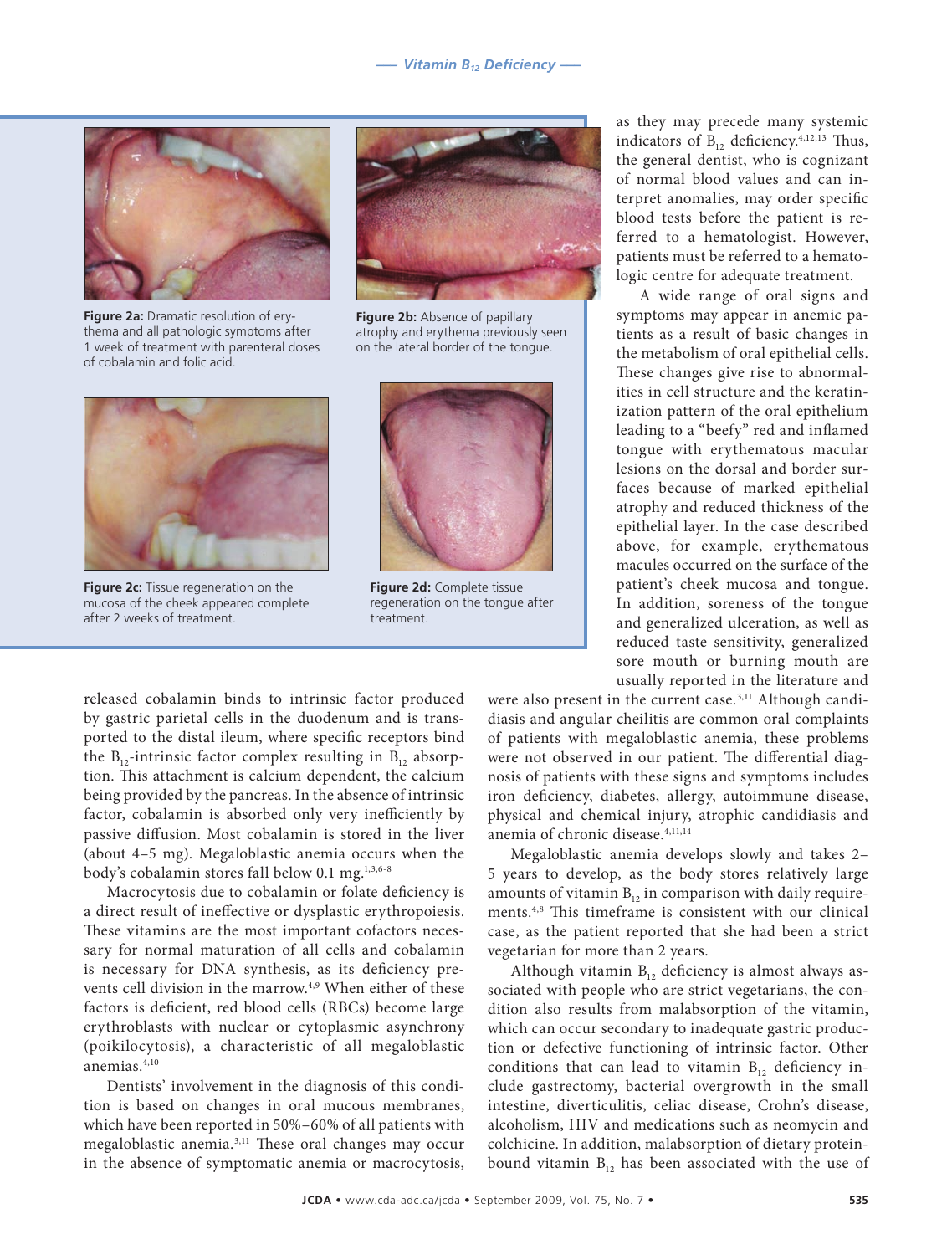$H_2$ -receptor antagonists and long-term use of protonpump inhibitors, such as omeprazole, normally prescribed for gastroesophageal reflux disease. Malabsorption of dietary vitamin  $B_{12}$  is thought to be a result of its impaired release from food protein, which requires gastric acid and pepsin as the initial step in the absorption process. Thus, according to some reports<sup>15-18</sup> prolonged use of  $\rm H_2\mbox{-}receptor$  antagonists or proton-pump inhibitors could contribute to the development of vitamin  $B_{12}$  deficiency. Patients taking these medications for extended periods, particularly >4 years, should be monitored for vitamin  $B_{12}$  status.

Careful investigation of clinical history and clinical examination are very helpful in determining the cause of megaloblastic anemia. In fact, the patient's history often immediately reveals the cause. Mean corpuscular volume, RBC, hemoglobin level, blood film and levels of serum folate, red cell folate and serum  $B_{12}$  are the primary investigations. Also of use are tests for serum/plasma methylmalonic acid and plasma total homocysteine, which are both substrates of cobalamin, and serum holotranscobalamin II, a metabolically active protein that transports cobalamin to cell membrane receptors. An increase in the levels of these metabolites usually precedes the development of hematologic abnormalities and, thus, can signal this disorder in the absence of hematologic abnormalities.1,4,9,13,19,20 Definitive diagnosis of pernicious anemia, however, is made using the Schilling test to investigate intrinsic factor.<sup>4,11</sup>

When serum cobalamin levels are assessed, folate levels must be assayed at the same time to explore the possibility that the primary deficiency may be of folate rather than cobalamin.<sup>1</sup> However, serum folate levels tend to be increased in patients with cobalamin deficiency, presumably because of impairment of the methionine synthase pathway and accumulation of methyltetrahydrofolate, the principal form of folate in serum. On the other hand, low RBC folate levels are seen in patients with cobalamin deficiency. Approximately 60% of patients with pernicious anemia have low RBC folate levels, presumably because cobalamin is necessary for normal transfer of methyltetrahydrofolate from plasma to RBCs.9 In our patient, RBC folate level was not investigated. In this situation, Aslinia and colleagues<sup>9</sup> recommend that patients receiving treatment for cobalamin deficiency should also receive folate supplementation at the rate of 400 µg/day to 1 mg/day. Thus, folate was administered to our patient.

Cobalamin deficiency is usually treated by parenteral administration of cyanocobalamin (intramuscularly or subcutaneously, 1000 μg/week for 1 month and monthly thereafter) or hydroxocobalamin in the same dose every 1–3 months intramuscularly. Intramuscular administration has been used for years and, in the current case, this method was chosen because of the patient's cognitive and neurologic impairment. However, sublingual and oral administration of cobalamin are equally effective.<sup>9,20</sup> Liver is recommended as a dietary supplement because beef liver contains about 110 µg of cobalamin and about 140 µg of folate per 100 g.<sup>6</sup> An optimal response to therapeutic doses of cobalamin confirms the diagnosis of cobalamin deficiency. A suboptimal response may indicate that the initial diagnosis was wrong, but is more often a result of coexisting iron deficiency, infection, chronic inflammatory disorder, renal failure or the use of drugs such as cotrimoxazole (combination of trimethoprim and sulfamethoxazole, a sulfa drug).<sup>1</sup>

In conclusion, megaloblastic anemia has a complex pathogenesis. As oral lesions are among the most common initial symptoms,<sup>11</sup> the dentist, who is often consulted first, has a prime opportunity and responsibility to contribute to diagnosis.  $\dot{\mathscr{D}}$ 

#### THE AUTHORS

*Dr. H. Pontes is a professor of oral and maxillofacial pathology at the Dental School of the Federal University of Pará and oral pathologist in the surgery and oral pathology service, João de Barros Barreto University Hospital, Pará, Brazil.*



*Dr. Neto is an oral and maxillofacial surgeon in Araraquara, Brazil.*

*Dr. Ferreira is an oral and maxillofacial surgeon in the surgery and oral pathology service, João de Barros Barreto University Hospital, Federal University of Pará, Brazil.*



*Mr. Fonseca is an undergraduate student at the Dental School of the Federal University of Pará, Brazil.*



*Ms. Vallinoto is an undergraduate student at the Dental School of the Federal University of Pará, Brazil.*

*Dr. F. Pontes is a professor of oral and maxillofacial pathology at the Dental School of the Federal University of Pará and an oral pathologist in the surgery and oral pathology service, João de Barros Barreto University Hospital, Pará, Brazil.*



*Dr. Pinto is a professor in the department of oral pathology, Dental School, University of São Paulo, Brazil.*

*Correspondence to: Dr. Felipe Paiva Fonseca, 725 José Pio Street, Apt 504, 66050240 Umarizal, Belém, Pará, Brazil.*

*The authors have no declared financial interests.*

*This article has been peer reviewed.*

#### **References**

1. Wickramasinghe SN. Diagnosis of megaloblastic anaemias. *Blood Rev.*  2006;20(6):299-318. Epub 2006 May 22.